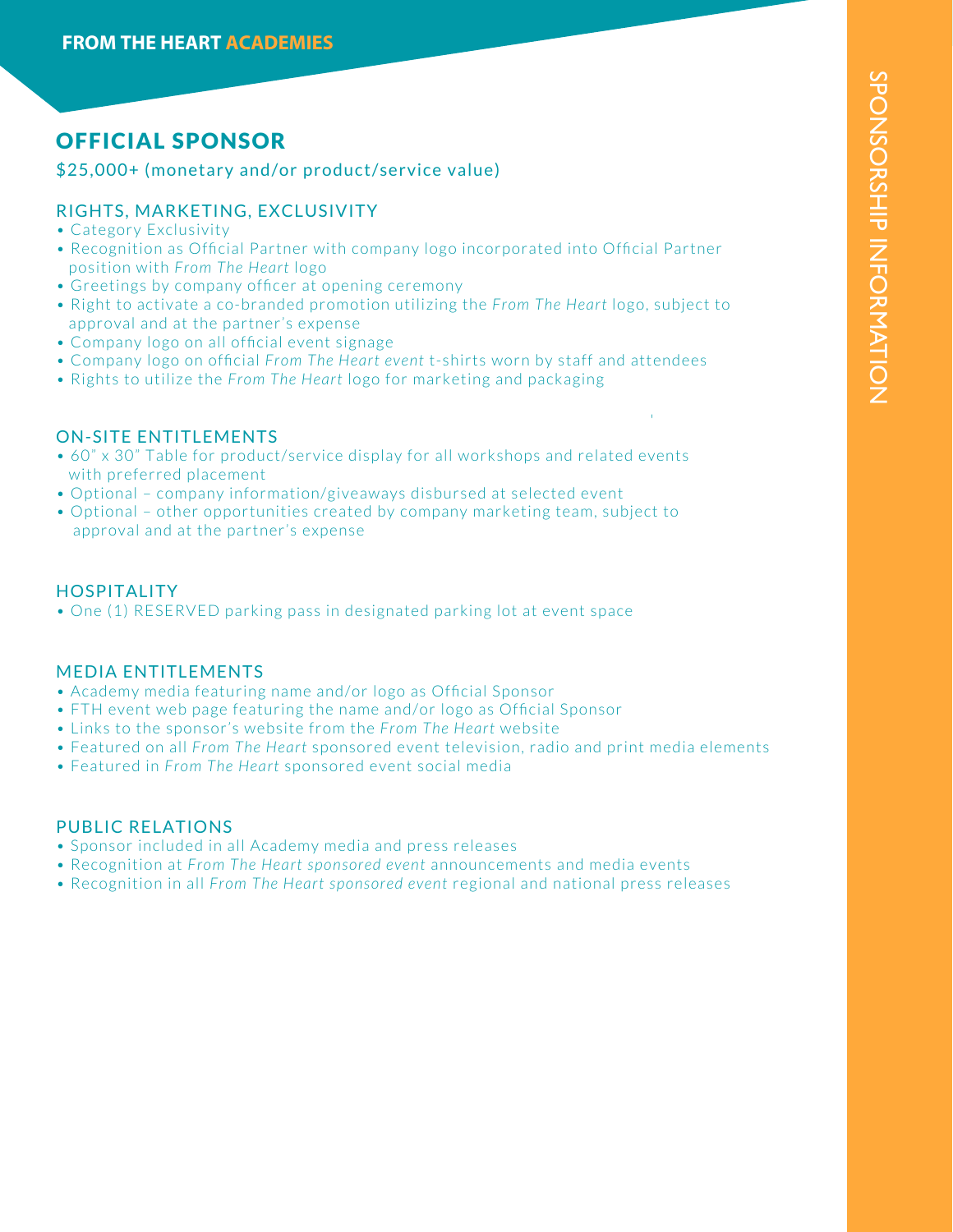# COMMUNITY SPONSOR

#### \$10,000–24,999 (monetary and/or product/service value)

### RIGHTS, MARKETING, EXCLUSIVITY

- Category Exclusivity (Up to 3)
- Recognition as Community Partner with company logo incorporated into Community Partner position
- Rights to utilize the *From The Heart* logo for marketing and packaging

#### ON-SITE ENTITLEMENTS

- 60" x 30" Table for product/service display for all workshops and related events with preferred placement in sponsorship category
- Optional company information/giveaways disbursed at selected official event
- Optional other opportunities created by company marketing team, subject to approval and at the partner's expense

#### **HOSPITALITY**

•One (1) RESERVED parking pass in designated parking lot at event space

#### MEDIA ENTITLEMENTS

- Academy media featuring name and/or logo as Community Sponsor
- Links to the sponsor's website from the *From The Heart* website
- Featured on all *From The Heart* sponsored event television, radio and print media elements

#### PUBLIC RELATIONS

- Sponsor included in all Academy media and press releases
- Recognition at *From The Heart sponsored event* announcements and media events
- Recognition in all *From The Heart sponsored event* regional and national press releases